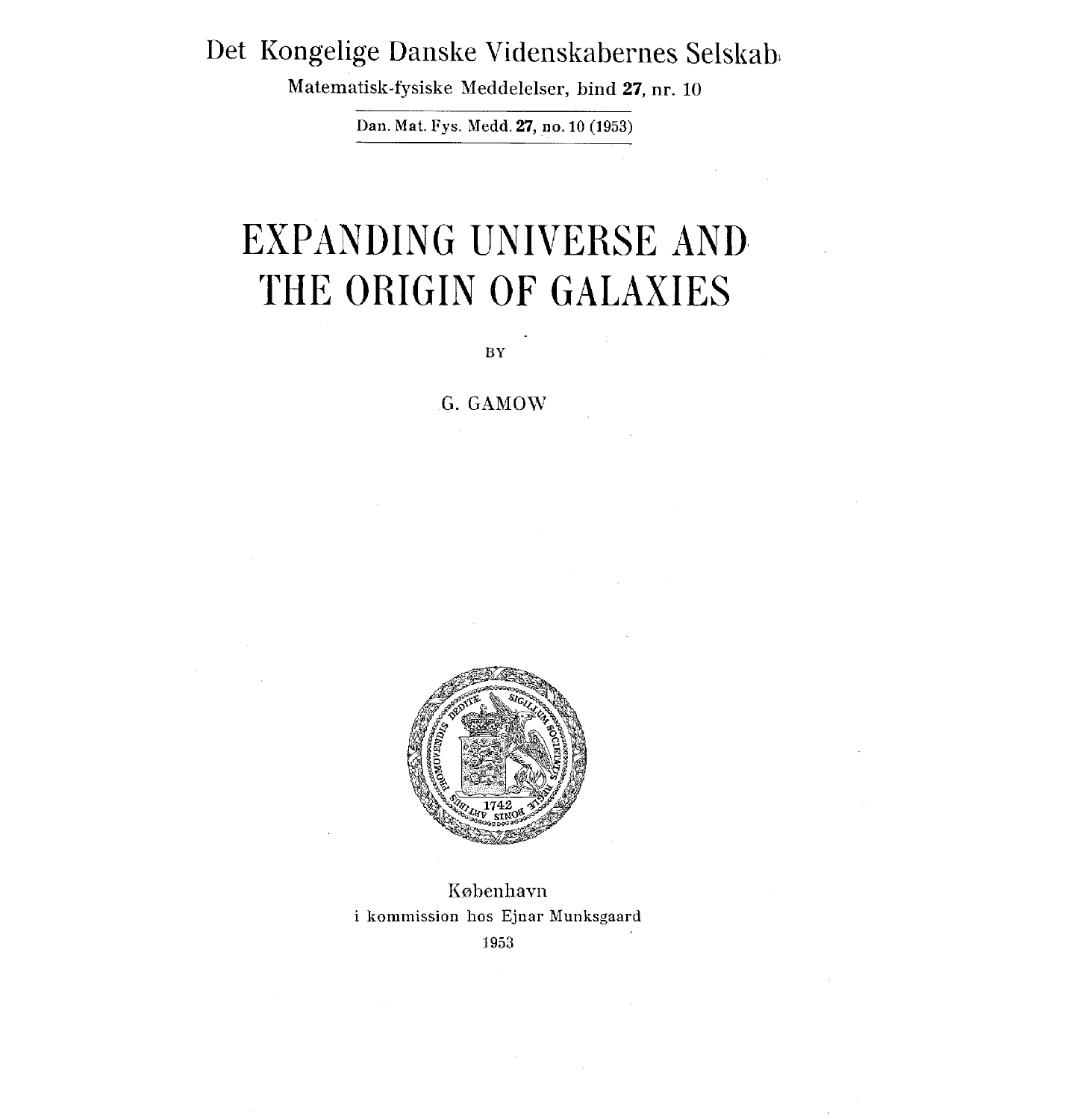Printed in Denmark Bianco Lunos Bogtrykkeri

J.

 $\cdot$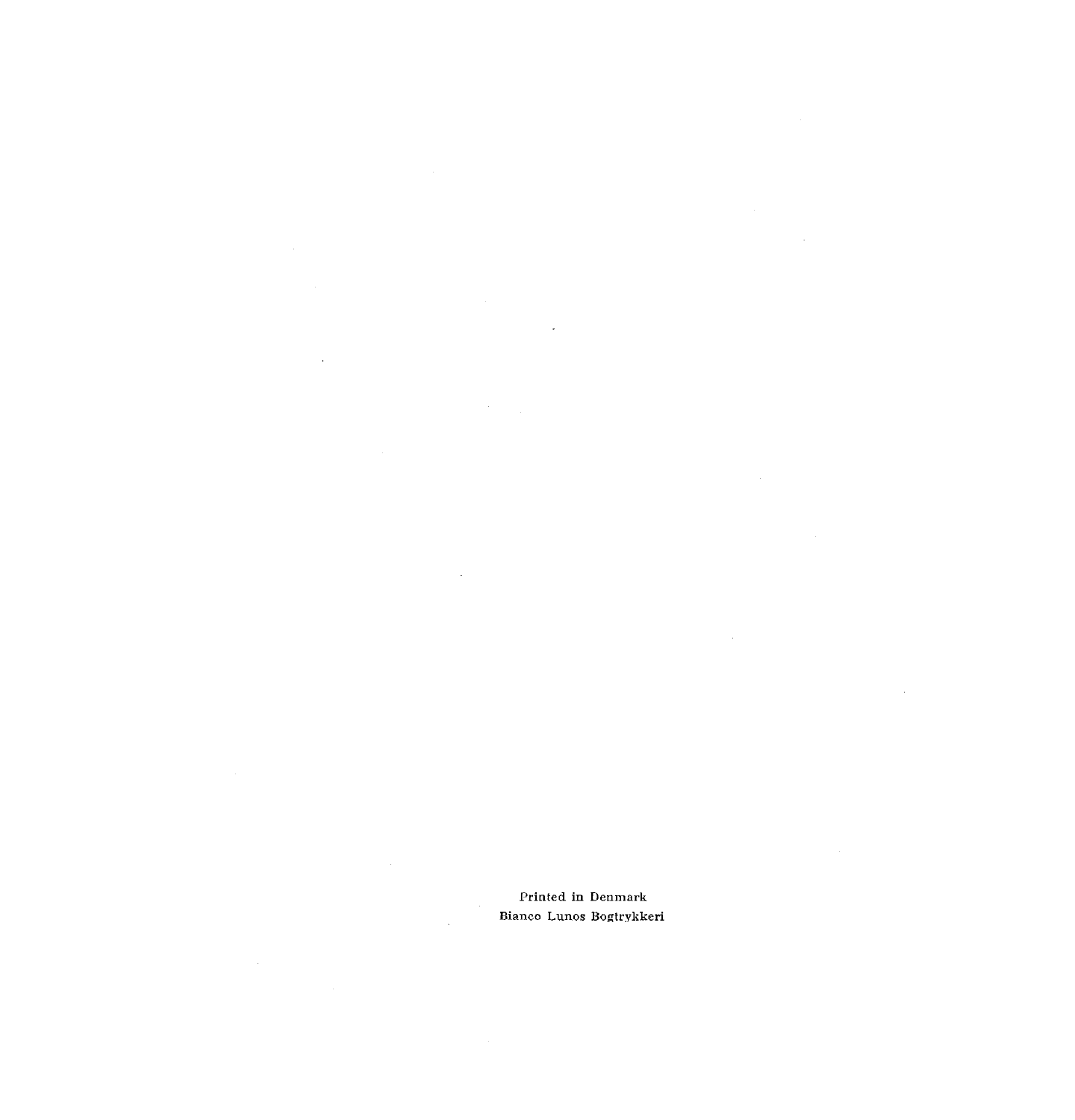<sup>1</sup> . According to the general theory of relativity, the timebehaviour of homogeneous isotropic Universe is described by the equation (1)

$$
\frac{dR}{dt} = \sqrt{\frac{8\,\pi\,G}{3}\,\varrho R^2 - c^2},\tag{1}
$$

where G is the Newtonian constant, c the velocity of light,  $\rho$  the total mean density in space, and *R* the curvature radius<sup>1</sup>. If *l* is the distance between any two material points in the expanding Universe standing in a constant ratio  $\alpha$  to the curvature radius, we can rewrite (1) as:

$$
\frac{dl}{dt} = \sqrt{\frac{8\,\pi\,G}{3}\varrho\,l^2 - c^2\,\alpha^2}.\tag{2}
$$

As it is well known, this equation simply states the law of conservation of mechanical energy (kinetic plus potential) for the masses enclosed within a sphere of the radius  $l$ . Generally speaking, the total mean density  $\varrho$  is composed of two terms: the density of matter  $\varrho_{\text{mat}}$  which is inversely proportional to  $l^3$ , and the mass-density of thermal radiation given by  $aT^4/c^2$ . At the *present state of the universe, the mass-density of thermal radiation* is presumably negligibly small as compared with the density of *matter which can be assumed to be of the order of magnitude of 10- <sup>30</sup> g/cm <sup>3</sup> .*

Dividing  $(2)$  by *l* we get

$$
\frac{1}{l}\frac{dl}{dt} = \left| \sqrt{\frac{8\,\pi\,G}{3}\,\varrho - \frac{\alpha^2\,c^2}{l^2}}.\right| \tag{3}
$$

<sup>1</sup> R. C. TOLMAN. Relativity, Thermodynamics, and Cosmology. Clarendon Press. Oxford. 1934 p. 396. We have assumed the cosmological constant  $\Lambda$  to be zero since the cosmological term is not needed in the expanding model, and since, in fact, the new value of HUBBLE's constant leads to the correct age of the universe without the help of cosmological terms.

1\*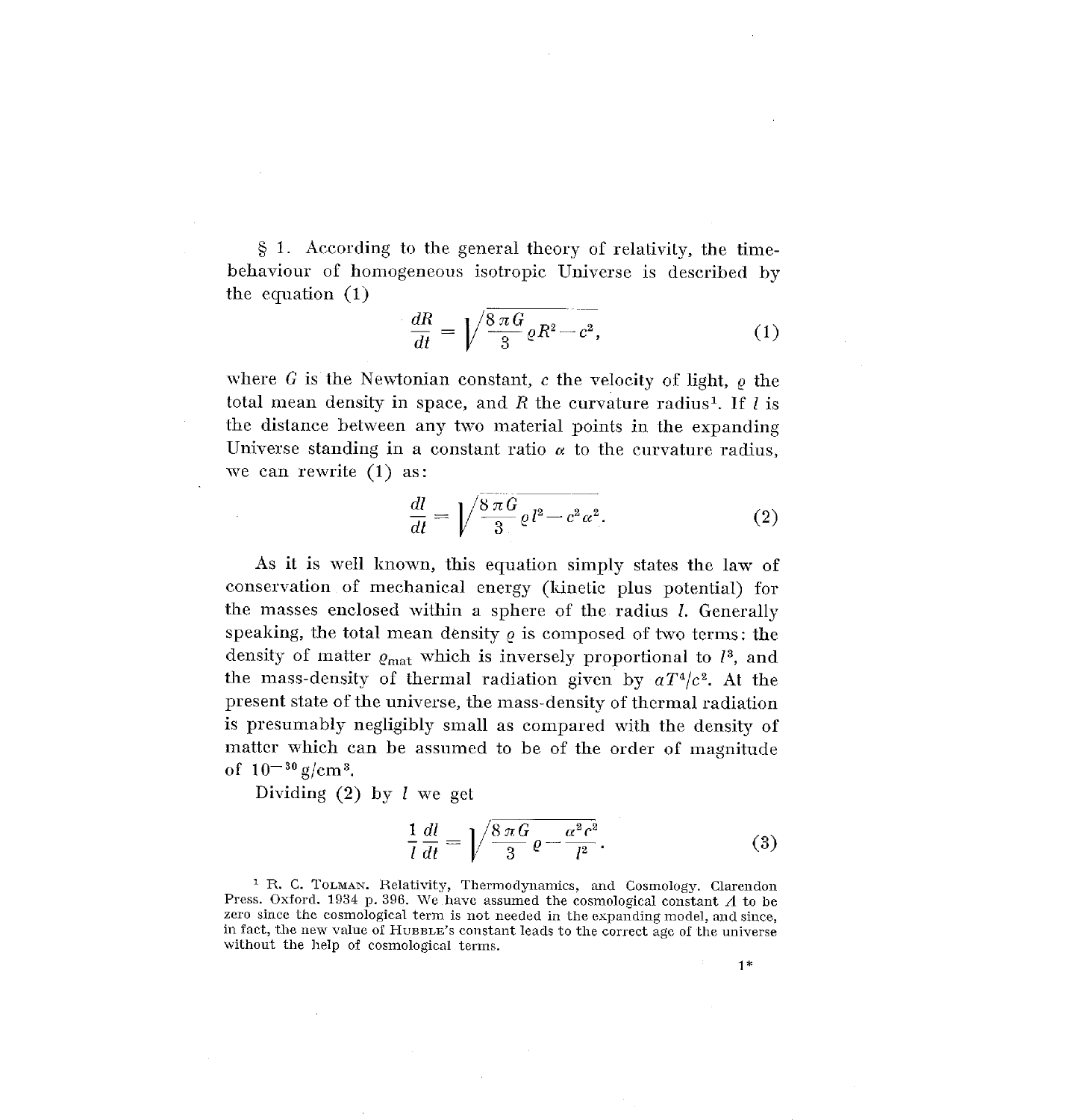The present value of  $\frac{dl}{dt}/l$  is known as HUBBLE's constant, and is numerically equal to the inverse age of the universe . We have

$$
\left(\frac{1}{l}\frac{dl}{dt}\right)_{\text{pres.}} = \frac{1}{3.5 \cdot 10^9 \text{ years}} = \frac{1}{10^{17} \text{ sec.}} = 10^{-17} \text{ sec.}^{-1}.
$$
 (4)

Substituting this value, along with that for the present mean density, in the equation (3), we find that, for the present epoch, the first term under the radical is negligibly small as compared with the second term, indicating that  $l$  is now increasing linearly with time. For the curvature radius the equation (3) leads to an imaginary quantity:  $R_{\text{pres.}} = ic 10^{+17} = i 3 \cdot 10^{27}$  cm =  $i \cdot 3 \cdot 10^{9}$ light-years, meaning, geometrically, that the space of our universe is hyperbolic (infinite), and ever-expanding. Physically our result means that, just as in the case of a space rocket which had escaped from the terrestrial field of gravity, the galaxies are now flying away from each other without being hindered by the forces of mutual gravitational attraction . For that free expansion period we can apparently write:

$$
\varrho_{\text{mat}} = 10^{-30} \left( \frac{10^{17}}{t} \right)^3 = \frac{10^{21}}{t^3} \text{g/cm}^3. \tag{5}
$$

For earlier periods of time, when the deceleration by gravity could not be neglected, the equation (3) should be integrated analytically. The result of integration indicates, however, that, down to one hundredth of the present age, the deviations of calculated matter density from the simple expression (5) are less than by a factor of three. Since in future consideration we will not be interested in the behaviour of matter-universe for still earlier dates, and since the present value of density used in the derivation of (5) is not known anyway within a factor of three, we will not use this refinement in our calculations.

Since in an adiabatically expanding thermal radiation the energy density changes as the inverse fourth power of linear dimensions, in contrast to the inverse third power in the case of matter density, we should expect that, for sufficiently early stages of expansion, mass density of thermal radiation plays a more important role than the density of matter. In this case the equation ,(3) can be rewritten in the form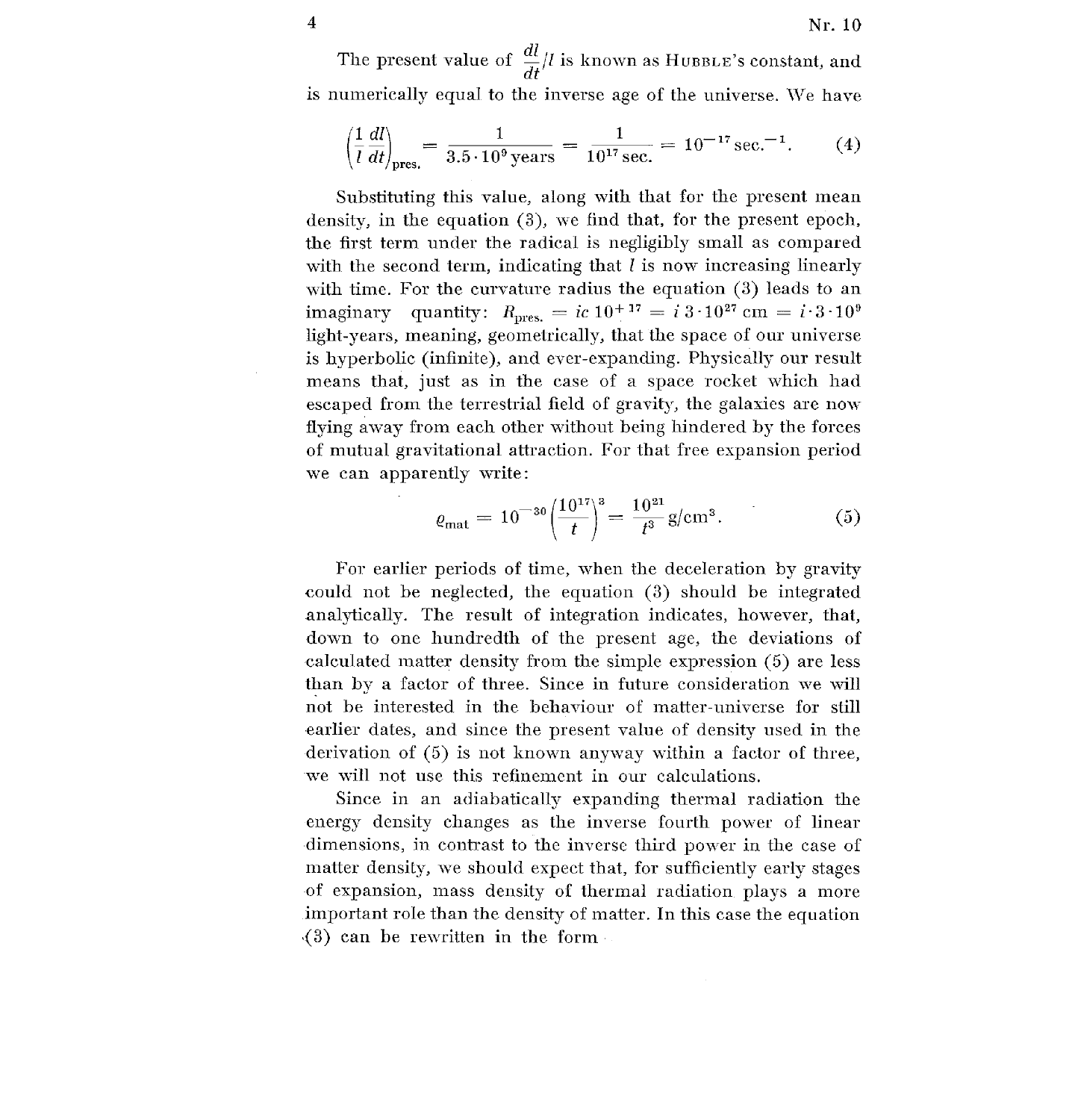$Nr. 10$   $5$ 

$$
\sqrt{\frac{8\,\pi\,G}{3}}\frac{a}{c^2}\,T^4 = \frac{1}{l}\frac{dl}{dt} = -\frac{1}{T}\frac{dT}{dt}.\tag{6}
$$

The last equality holds because in an adiabatically expanding *thermal radiation the temperature varies inversely proportionally* to linear dimensions. Equation  $(6)$  can be integrated as

$$
T = \sqrt[4]{\frac{3 c^2}{32 \pi a G}} \frac{1}{t^{l_2}} = \frac{1.5 \cdot 10^{10}}{t^{l_2}} \, \mathrm{K}, \tag{7}
$$

giving, for the mass density of radiation during the radiation period of the expansion,

$$
\varrho_{\rm rad} = \frac{4.4 \cdot 10^5}{t^2} \, \text{g/cm}^3. \tag{8}
$$

Density functions given by  $(5)$  and  $(8)$  are shown by two straight lines marked "matter late", and "radiation early" in the logarithmic plot of Fig. 1. We see that these two lines intersect at the point corresponding to

$$
t = 2.2 \cdot 10^{15} \text{ sec}
$$
  
\n
$$
\varrho = 1 \cdot 10^{-25} \text{ g/cm}^3
$$
  
\n
$$
T = 320 \text{ }^{\circ}K.
$$
 (9)

Thus we may conclude that, during the first two hundredths of its history, the expansion of the universe was ruled by radiation, whereas during the remaining time the matter was of primary importance. During the radiation epoch, matter density was changing as  $l^{-3} \sim T^3 \sim l^{-\frac{3}{2}}$ , so that we can write

$$
\varrho_{\text{mat. early}} = \frac{\varrho_0}{\dot{t}^{\eta_2}} = \frac{10^{-2}}{t^{\eta_2}} g / \text{cm}^3,\tag{10}
$$

where the numerical value of the coefficient is adjusted so that the line passes through the intersection point obtained before.<br>During the matter epoch, radiation density is changing as  $l^{-4} \sim t^{-4}$ , and we have

$$
\varrho_{\text{rad. late}} = \frac{2.5 \cdot 10^{36}}{t^4} \text{g/cm}^3. \tag{11}
$$

These variations are shown by lines marked "matter early" and "radiation late" in Fig. 1. It is interesting to notice that  $(11)$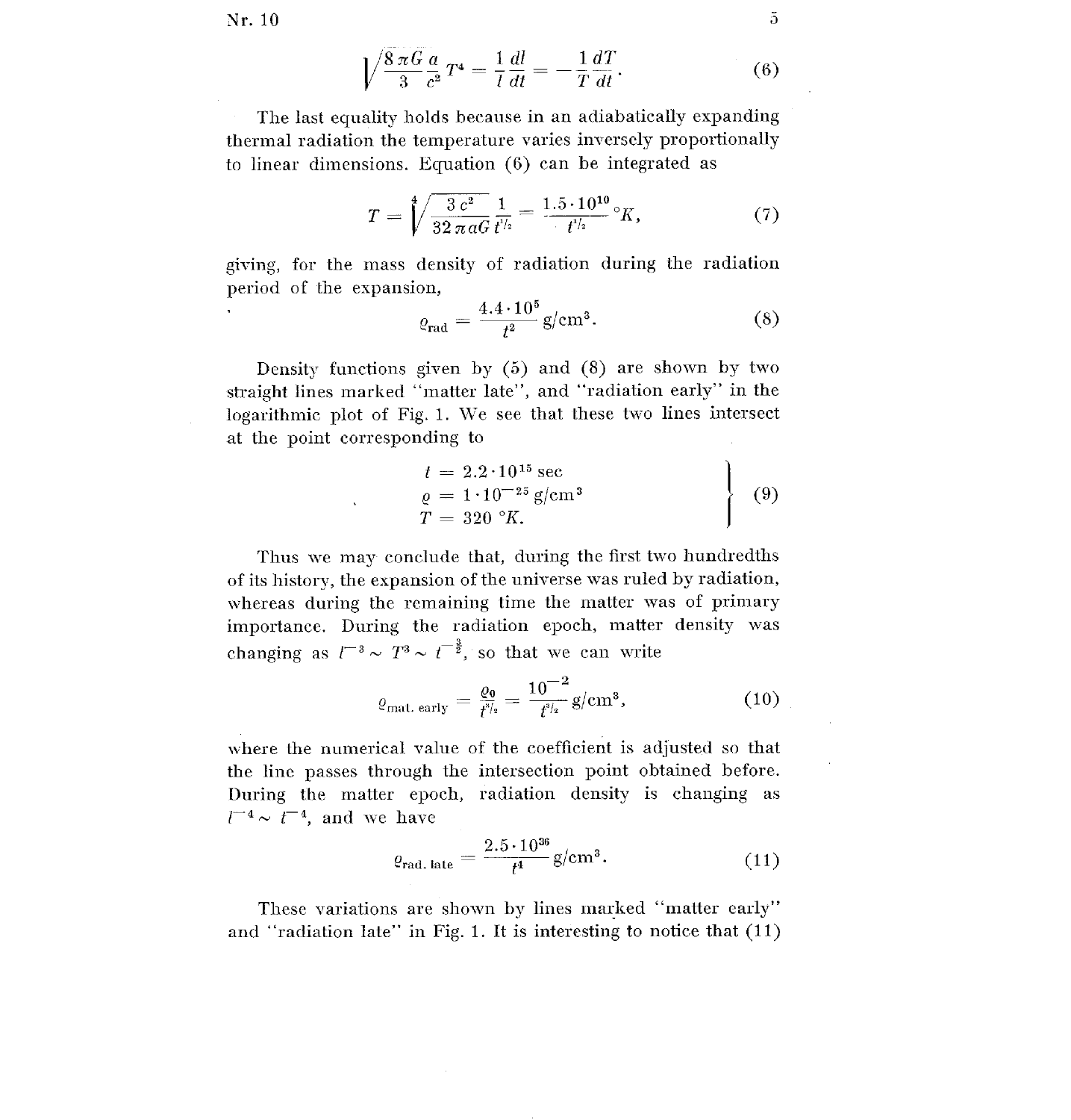leads to the radiation mass density  $2 \cdot 10^{-32}$  g/cm<sup>3</sup>, and the temperature  $7 \, \degree K$ , for the present epoch.

 $\S$  2. Some time ago<sup>1</sup> it was indicated by the author that the assumption of the predominantly radiative, and predominantly



Fig. 1. Variation of matter-and radiation-densities in the expanding Universe.

material states of the universe can be very helpful for the understanding of the formation of "protogalaxies" (i.e. the initial gaseous galaxies before their condensation into individual stars) from the originally uniform gaseous material which presumably existed during the very early stages of the evolution . In fact, as long as thermal radiation was the predominant factor in the

**' G. GAMow. Nature . Vol. 162, p. 680 (1948).**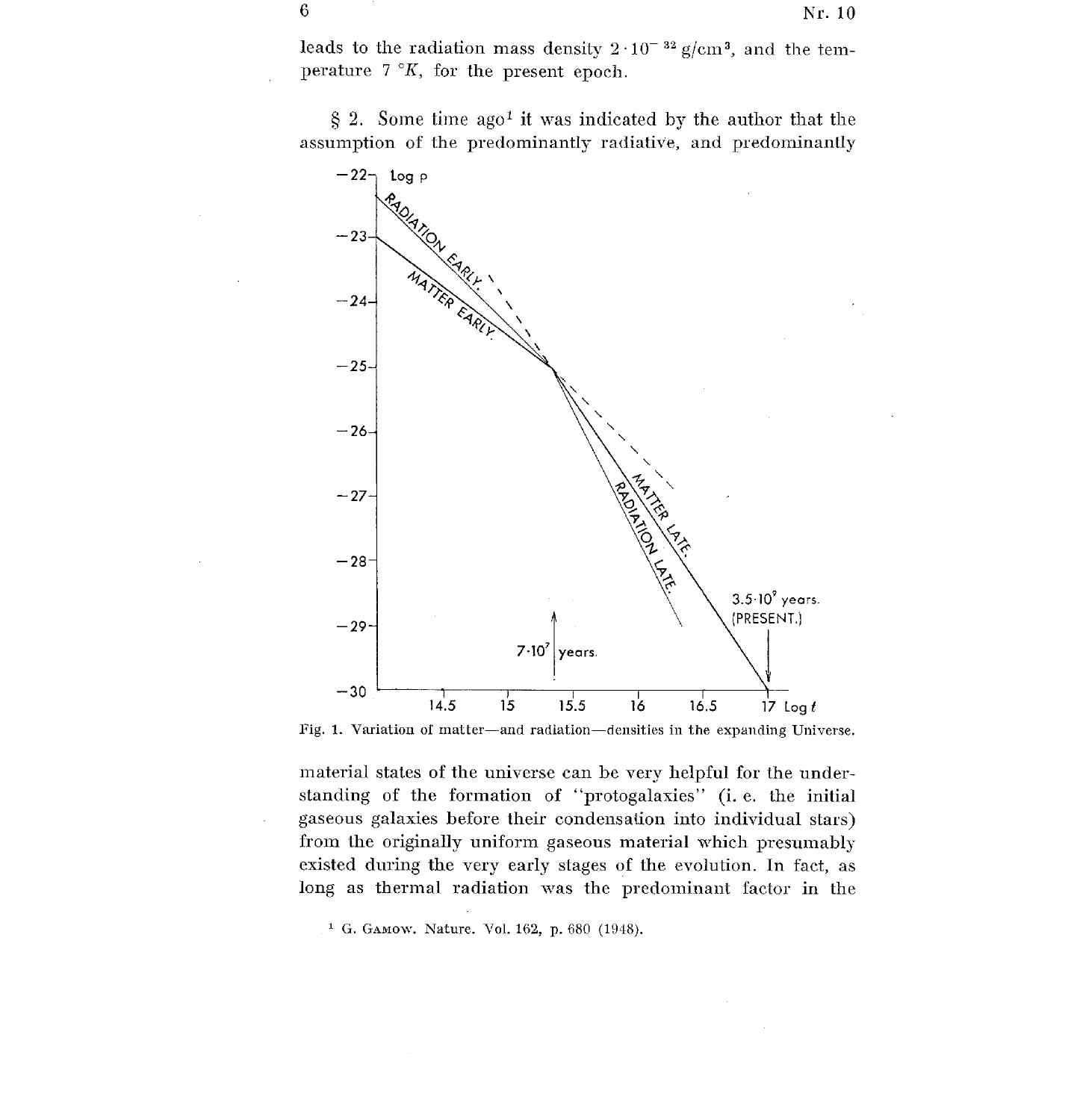$Nr. 10$  7

universe, the particles of matter submerged into it must have been constantly kicked around by light quanta, and should have maintained a uniform distribution through the space . As soon, however, as material density became the main factor, Newtonian forces between the elements of gas must have caused a break-up of the formerly uniform distribution into the individual gas clouds (protogalaxies) the size of which was determined by the well known JEANS' formula for gravitational instability. The present mean density of individual galaxies, being of the order of magnitude  $10^{-24}$  or  $10^{-25}$  g/cm<sup>3</sup>, suggests indeed that the separation process must have taken place near the intersection or radiation and matter-curves in Fig. 1. Substituting the density and temperature values from (9) into the JEANS' formula

$$
D_{\min} = \sqrt{\frac{5 \pi \varkappa T}{3 G m_H \bar{\mu} \varrho}} \tag{12}
$$

for the minimum diameter of gravitational condensation<sup>1</sup>, we obtain

$$
D_{\min} = 5.10^{21} \text{cm} = 5000 \text{ light-years.} \tag{13}
$$

For the minimum mass of the condensation we obtain

$$
M_{\rm min} = 10^{40} \text{g} = 5 \cdot 10^6 \text{ sun masses.} \tag{14}
$$

We can now compare this theoretical lower limit with HoLM- $BERG's data<sup>2</sup> concerning mass distribution among the galaxies,$ shown in Fig. 2. We see that the theoretical minimum mass-value, being certainly of galactic order of magnitude, falls short by a factor of ten from the observed lower limit of galactic masses. This may be due, of course, to the approximate nature of the theory, but may also be a real effect caused by not taking into account the possibility of turbulent motion in the primordial gas. In fact, according to recent calculations of S. CHANDRASEKHAR<sup>3</sup>,

<sup>&</sup>lt;sup>1</sup> The value for the mean molecular weight  $\overline{\mu}$  may range from 2.7 for a half and half (by mass) mixture of molecular hydrogen and atomic helium, to  $0.7$ for the same mixture in completely ionised state . Evaluating (12) we have assumed  $\overline{\mu} = 1$ .

<sup>&</sup>lt;sup>2</sup> HOLMBERG. Lund. Medd. Ser. II. No. 128 (1950). The curve shown in Fig. 2 is redrawn from HOLMBERG's original luminosity curve under the assumption that the luminosities of different galaxies are proportional to their masses .

S . **CHANDRASEKHAR. Proc . Roy. Soc . A. Vol. 210, p. 26 (1951).**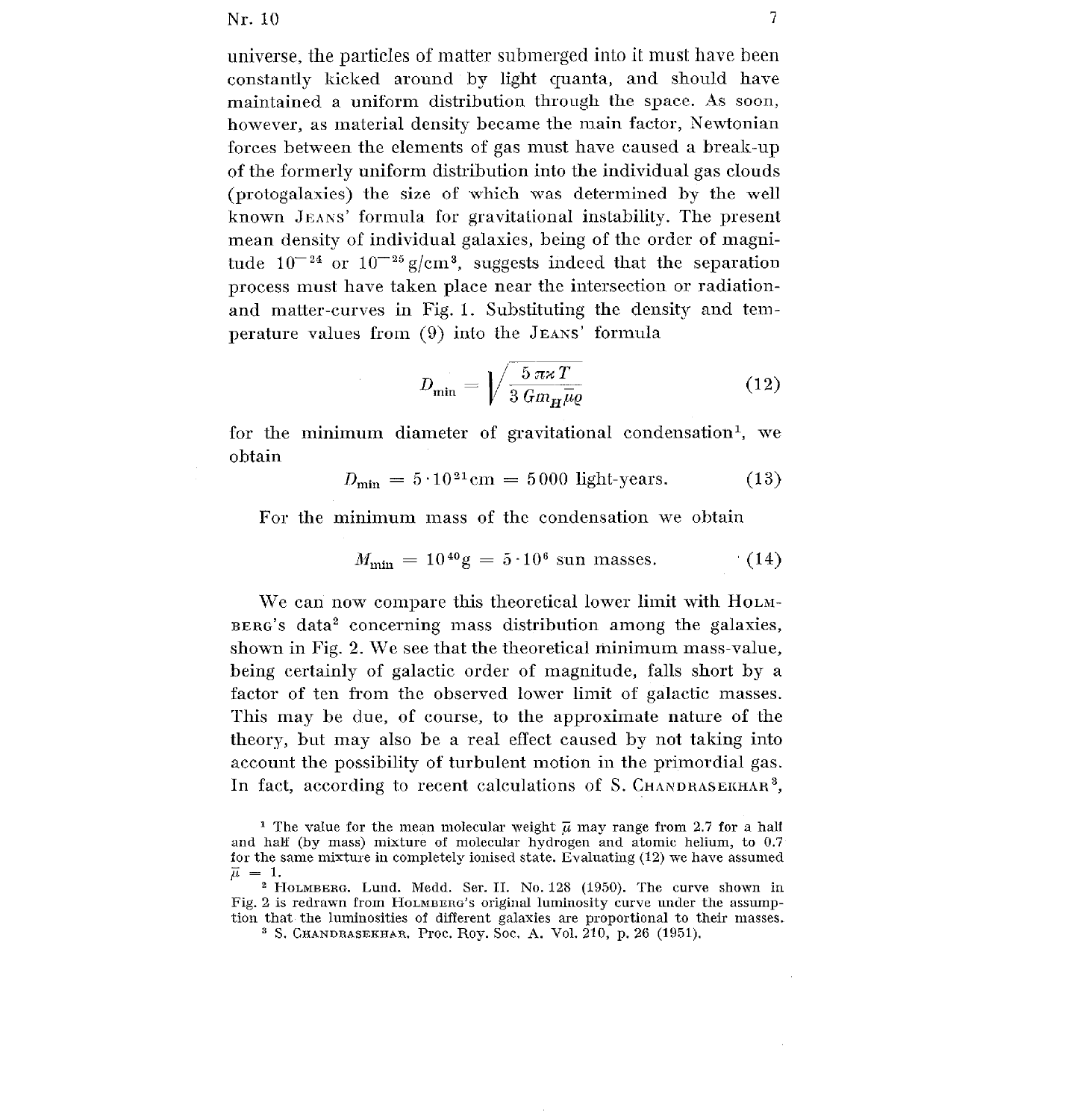$\rightarrow$ 

JEANS' expression for minimum radius of gravitational condensation in turbulent medium must be multiplied by a factor

$$
\left(1+\frac{1}{3}M^2\right)^{\frac{1}{2}},\tag{15}
$$

where *M is the mean Mach number of turbulence. Thus, the* assumption of Mach number 4 would bring the calculated lower *limit of galactic masses to its observed value .* **ABUNDANCE .**



Fig. 2. Comparison of HOLMBERG's curve for the distribution of galactic masses with the calculated lower limit.

Apart from reasonable numerical agreement between the observed minimum value of galactic masses, and the value given by JEANS' formula, we want to stress the point that the shape itself of HOLMBERG's curve, with its steep descent on the side of lower masses, and a long tail extending into the region of exceptionally massive systems (such as our Milky way, and Andromeda), strongly supports the point of view that the for mation of protogalaxies proceeded under the conditions characterised by the existence of a certain lower threshold for their mass .

<sup>3</sup> . We have mentioned above the possible role of turbulenc <sup>e</sup> in determining the sizes and masses of gravitational condensations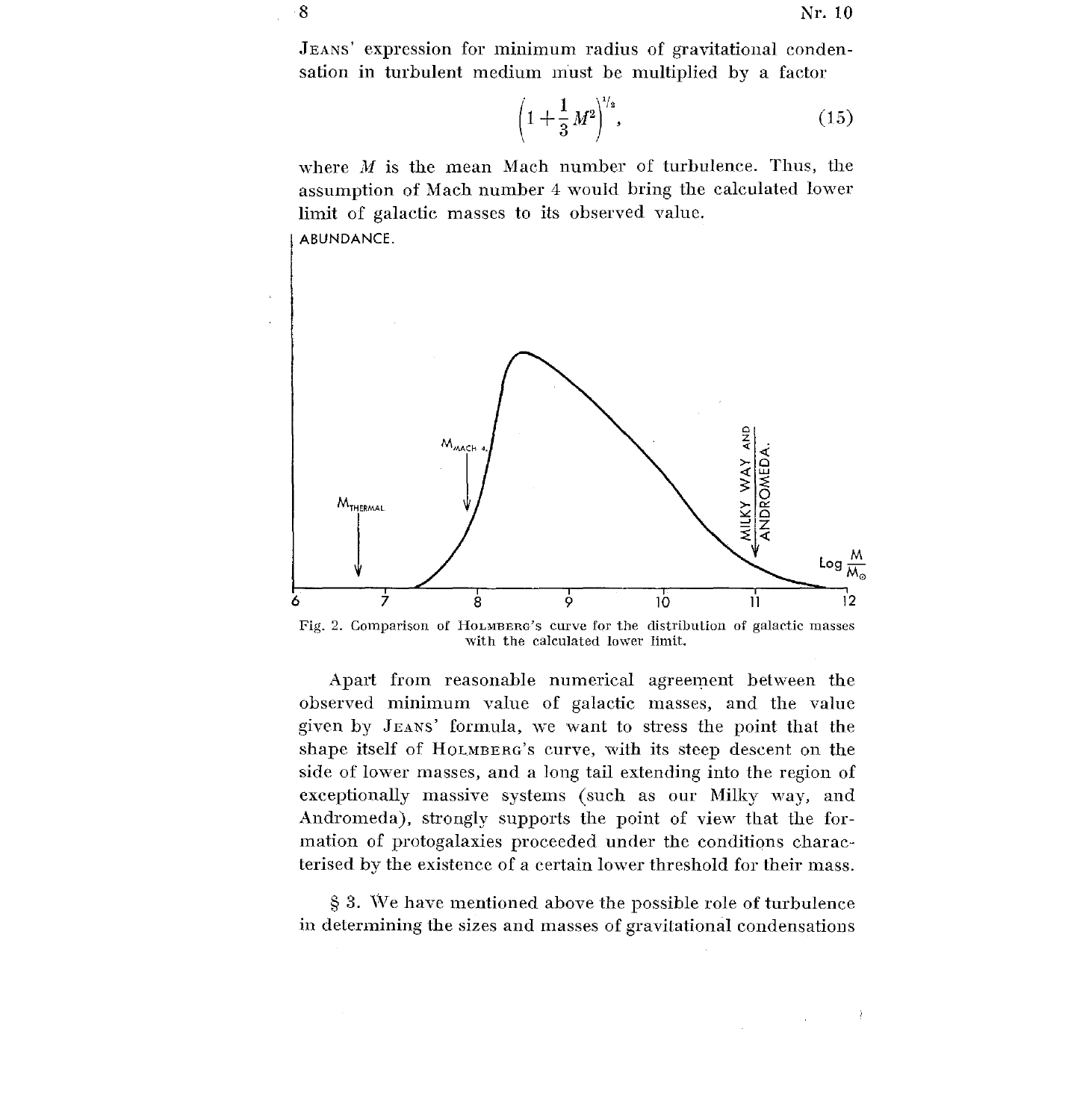in the expanding primordial gas. As it was first suggested by  $W$ EIZSÄCKER<sup>1</sup>, the assumption of turbulent motion in the primordial gas might be also absolutely necessary for the correct description of the condensation process itself. In fact, as it is in the case of many instability problems, JEANS' gravitational condensations will develop within a finite time only if there are present some rudimentary local compressions and expansions which can be further augmented by the action of gravity forces. It seems in fact that, unless we have extensive density fluctuations by a factor of two or three in the primordial gas, no gravitational condensations could develop within the time period permitted by the age of the universe. It is clear that no such fluctuations could be expected in the original gas on the basis of the simple statistical theory. On the other hand, since the RAYNOLD's number may become arbitrarily large in an infinite gas medium, we may expect the formation of large size turbulent eddies. Since, in this case, the velocity of turbulent streamings could well have been larger than the velocity of thermal motion (as it is the case for interstellar gas in our Galaxy), one could easily expect the for mation of local compressions and rarefactions of all possible sizes. And the compression eddies exceeding the minimum mass given by JEANS' formula must have been prevented from subsequent expansion by the Newtonian forces between their parts. According to this point of view, HOLMBERG's distribution of galactic masses may reflect the state of turbulent motion in the primordial gas, and it would be interesting to see whether this distribution is indeed in accordance with KOLMOGOROFF's spectral law for isotropic homogeneous turbulence.

Much larger, and correspondingly much weaker, compression and rarefaction eddies would have no time to change considerably since the separation time, as would be noticeable at present only as certain inhomogeneities in the space distribution of individua l galaxies. Such deviations from the uniform distribution of galaxies through the space of the universe were actually observed and studied by H. SHAPLEY<sup>2</sup>, and C. D. SHANE<sup>3</sup>. In Fig. 3 we give, as an example, one of SHANE's diagrams showing the isolines for

<sup>&</sup>lt;sup>1</sup> C. von WEIZSÄCKER. Astrophys J. Vol. 14, p. 165 (1951) and earlier publications.

<sup>&</sup>lt;sup>2</sup> H. SHAPLEY. Proc. Nat. Acad. Sc. Vol. 37, p. 191 (1951), and previous publications.

<sup>&</sup>lt;sup>3</sup> C. D. SHANE. Proc. Amer. Phil. Soc. Vol. 94, p. 13. (1950).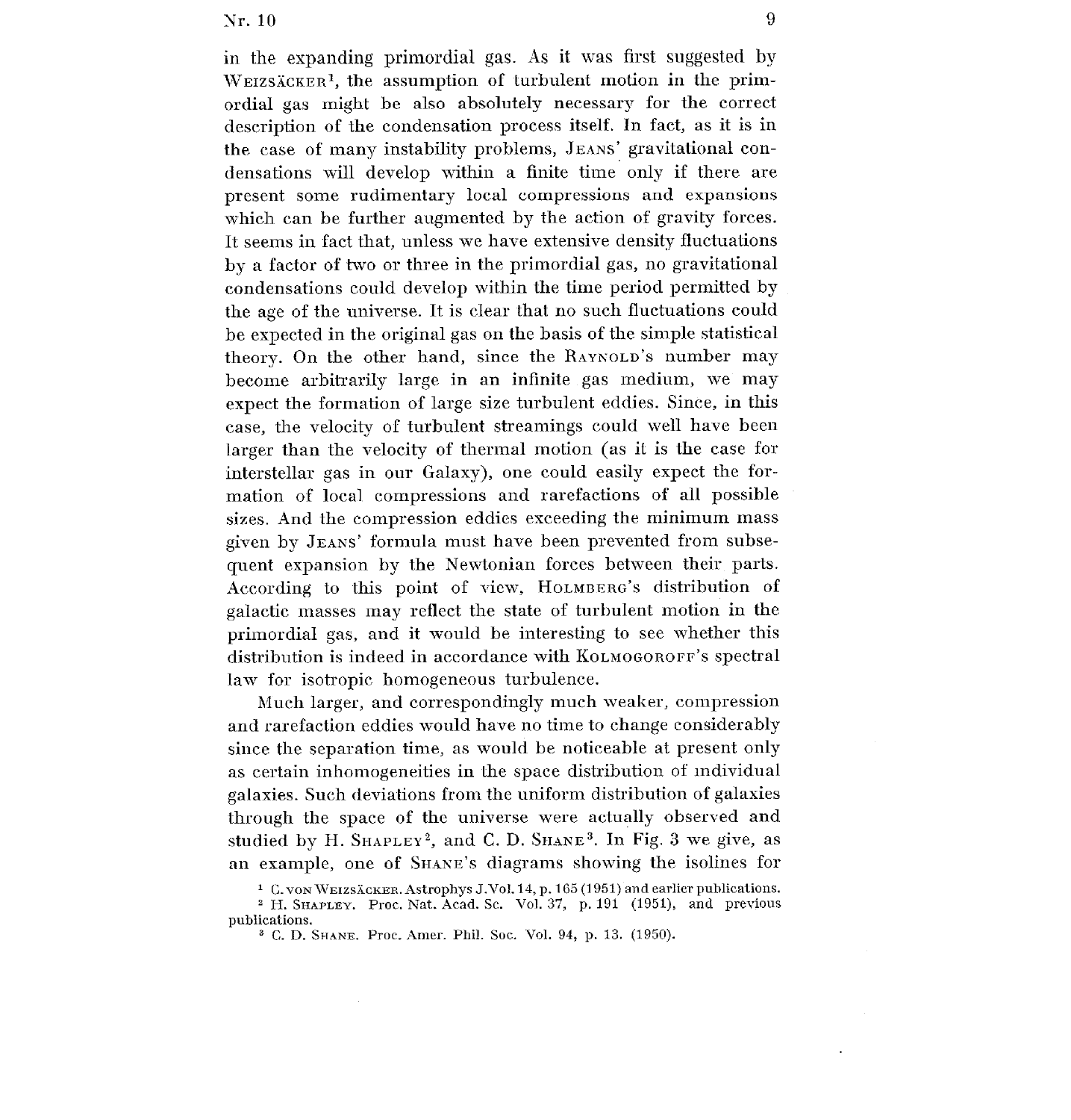

Nr. 10

per square degree of the celestial sphere. Picture on the right represents the result of more detailed study of the region squared in the left picture. Notice the appearance of smaller condensations within the original large condensation, in accordance with the expectations of the theory of turbulent motion. (The author is grateful to Dr. SHANE for the permission to reproduce these, as yet unpublished, diagrams.)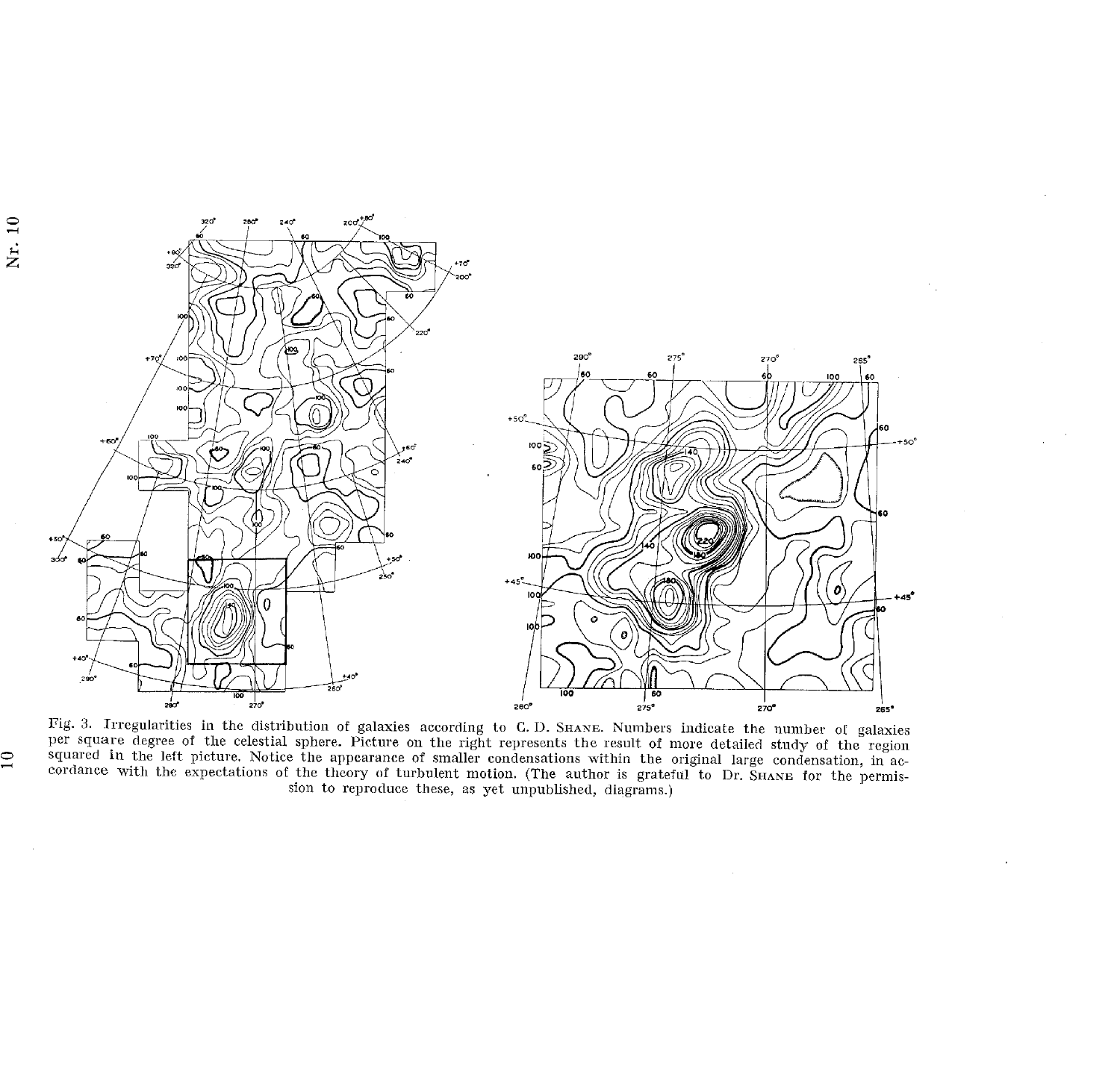the projected distribution density of galaxies in a certain region of celestial sphere . The distribution shown in this diagram does indeed resemble a density distribution which might be expected in the case of turbulent motion in a compressible fluid.

The study of the observed space distribution of galaxies from the point of view of the theory of turbulence is now being carried out by the author in collaboration with Dr . F. N. FRENKIEL and Mrs. VERA RUBEN, and may lead to some interesting conclusions concerning the early state of the expanding universe, and the problem of the formation of galaxies.

§ 4. Accepting the ideas expressed in the previous section , we can now inquire about the conditions which must have existed very early in the history of the universe, close to the singular point at  $t = 0$ . For the temperature variations, and the variations of matter density during these very early stages, we may use the expressions (7) and (10) derived above.

During the first few seconds of expansion, the temperature of space must have been of the order of billions of degrees, cor responding to kinetic energy of thermal motion of the order of millions of electron volts, and the density of matter was comparable to that of the atmospheric air. Thus we may expect that at this time matter must have existed in completely dissociated state, being composed entirely of neutrons, protons, and electrons . As the temperature was dropping in the process of expansion, nucleons forming this primordial material, or glem, must have started to aggregate, forming composite atomic nuclei of various degrees of complexity. The process must have come to an end after about half an hour when most of the neutrons present in the original mixture have either decayed or been captured by protons and other nuclei, and the temperature dropped to  $4 \cdot 10^8$  °K (60 Kev), being too low for most thermonuclear reactions between charged particles. The result of the process must have depended critically on the assumed value of the coefficient in (10) . If the assumed density is too low, most of the neutrons will decay into protons before being captured by other particles, and the resultant material will be almost exclusively hydrogen. If, on the contrary, the density is taken too high, everything would be built into helium and heavier elements and no hydrogen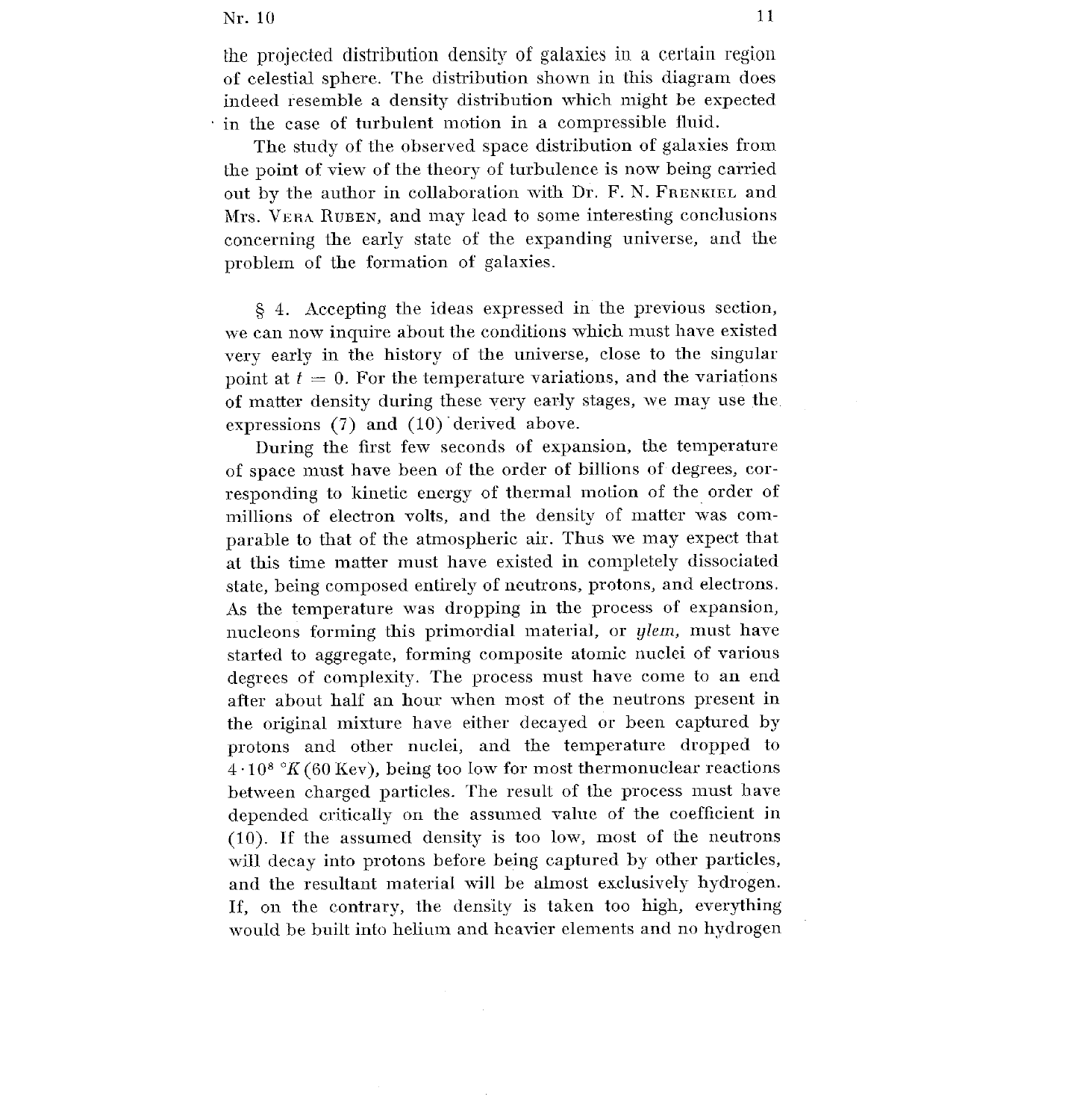will be left. The problem was first investigated by the author<sup>1</sup> with the result that, in order to obtain the observed half-and-half hydrogen-helium ratio, one should choose  $\rho_0 = 0.7 \cdot 10^{-2}$ . Subsequent more detailed calculations were carried out by FERMI and  $T$ URKEVICH<sup>2</sup>, who took into account all possible thermonuclear reactions up to the formation of  $He<sup>4</sup>$ . The result of their calculations, carried out with  $\rho_0 = 1.7 \cdot 10^{-3}$ , are shown in Fig. 4,



and are in good agreement with the observed relative amount of Hydrogen and Helium in the universe. Attempts by the same authors to carry the detailed calculations of the element formation beyond He<sup>4</sup> have failed, mostly because of the non-existence of any nucleus with mass 5, and this difficulty is not as yet removed.

On the other hand, a general theory of the formation of heavier elements by the process of neutron capture, developed by the author in collaboration with ALPHER<sup>3</sup>, and later extended by ALPHER and HERMAN<sup>4</sup>, shows that the amount of heavy ele-

 $1$  G. GAMOW, *l. c.* 

<sup>&</sup>lt;sup>2</sup> E. FERMI and A. TURKEVICH. Unpublished. For more details on these calculations, see the review by R. A. ALPHER and R. C. HERMAN. Rev. Mod. Phys. vol. 22, p. 153 (1950).

<sup>&</sup>lt;sup>8</sup> ALPHER, BETHE, and GAMOW. Phys. Rev. vol. 73, p. 803 (1948).

<sup>&</sup>lt;sup>4</sup> R. ALPHER and R. HERMAN. Phys. Rev. vol. 84, p. 60 (1951).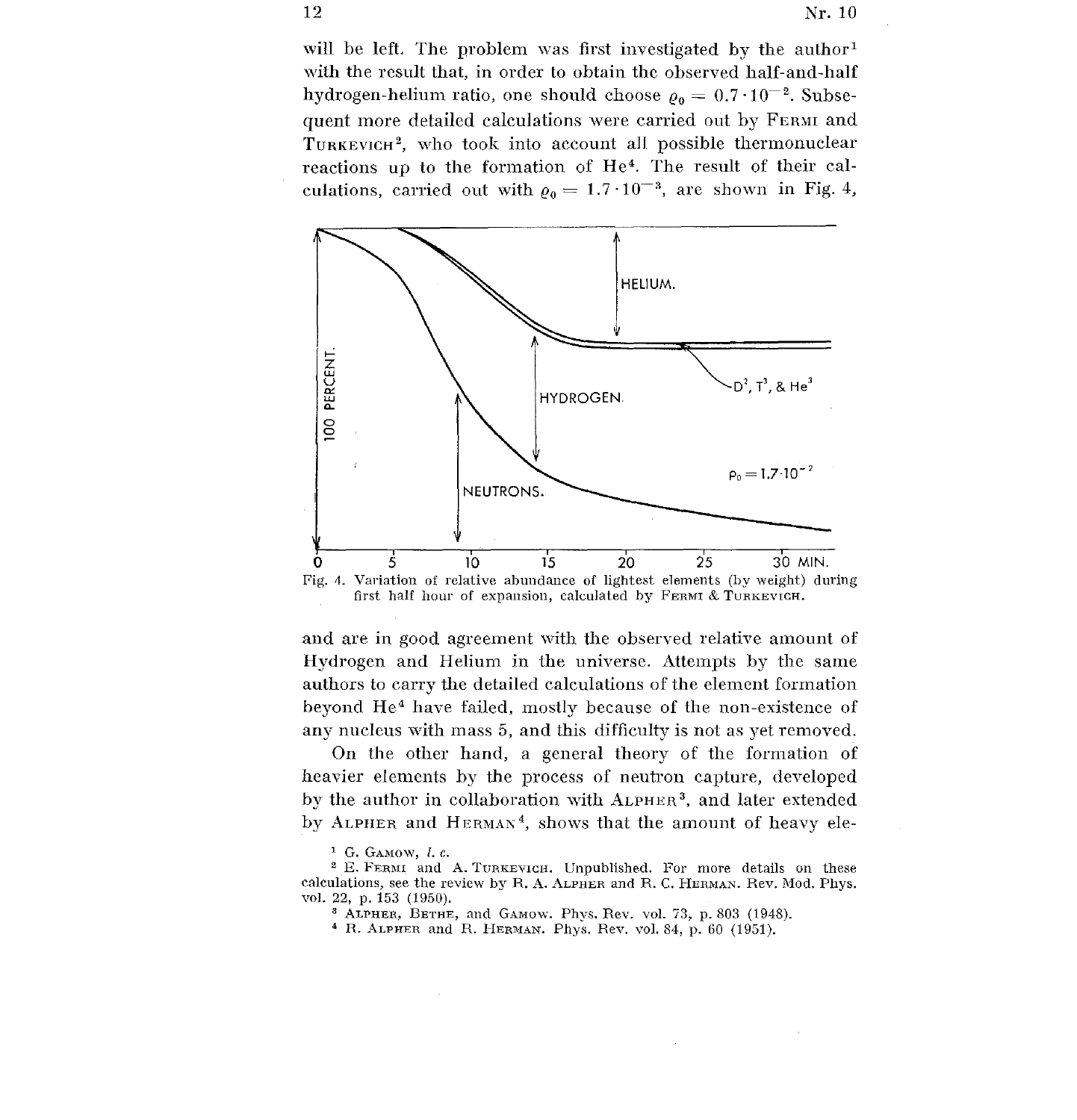

Fig. 5. Comparison of the observed relative abundance of elements (circles and crosses) with theoretical curves calculated with different values of  $\varrho_0$  by ALPHER and HERMAN.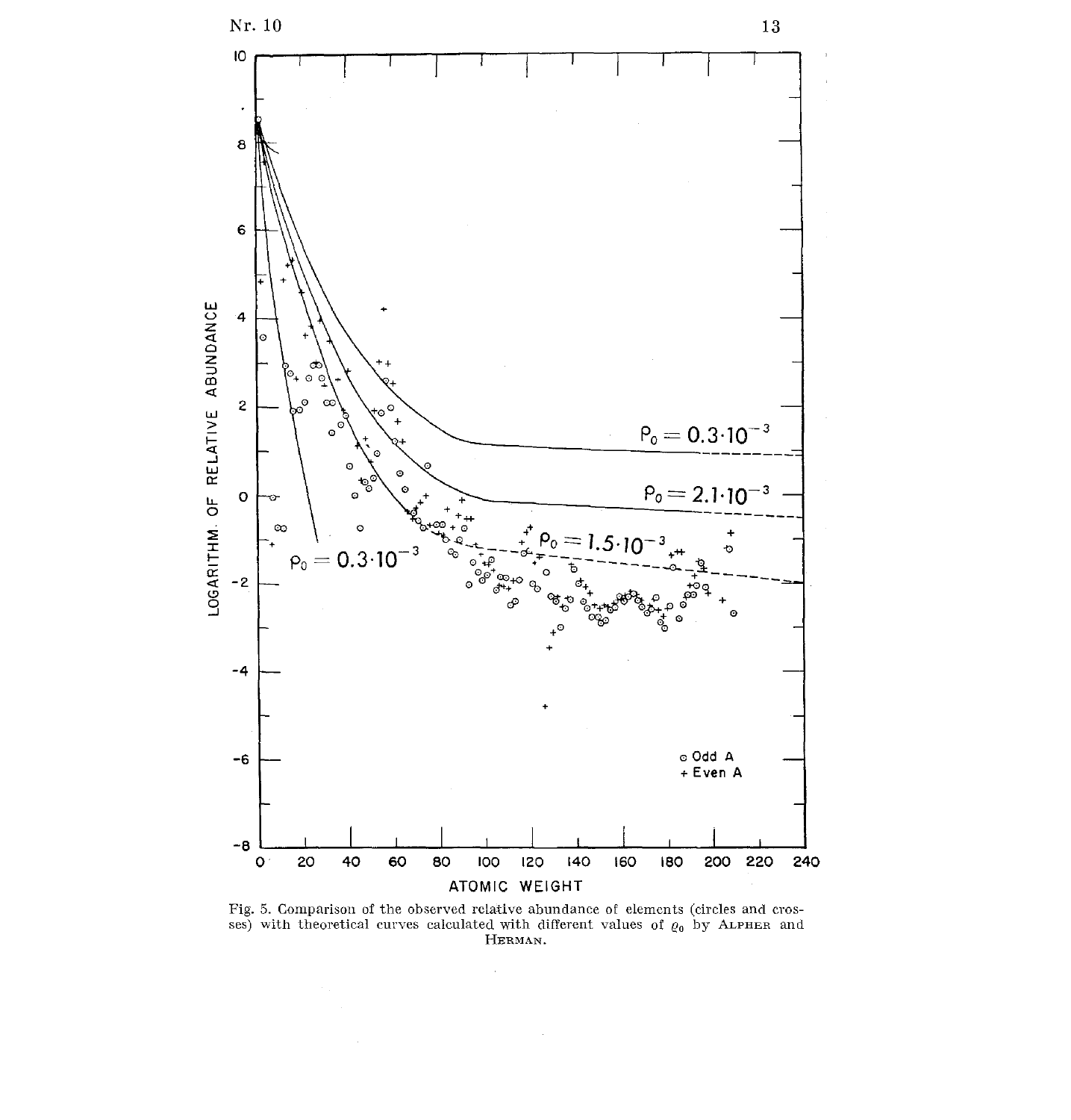ments formed is also very sensitive to the assumed value of  $\varrho_0$ . Fig. 5 shows the theoretical abundance curves calculated for different  $\varrho_0$ 's in the recent work by ALPHER and HERMAN<sup>1</sup>. The curves faithfully represent general variation of the relative abundances, and we find that the best fit with observed data is obtained by assuming  $\varrho_0 = 1.2 \cdot 10^{-3}$ , in good agreement with the results obtained by FERMI and TURKEVICH.

It is quite remarkable that the calculations pertaining to the formation of atomic species lead to about the same density as is obtained from purely cosmological considerations pertaining to the formation of galaxies. This agreement can be even improved if one assumes that the concentration of neutrons in ylem was lower than that  $( \sim 100 \text{ per cent})$  assumed in the above calculations, since lower concentration of neutrons will call for higher total density necessary for the formation of elements.

氡

<sup>1</sup> R. ALPHER and R. HERMAN. Phys. Rev. vol. 84, p. 60 (1951).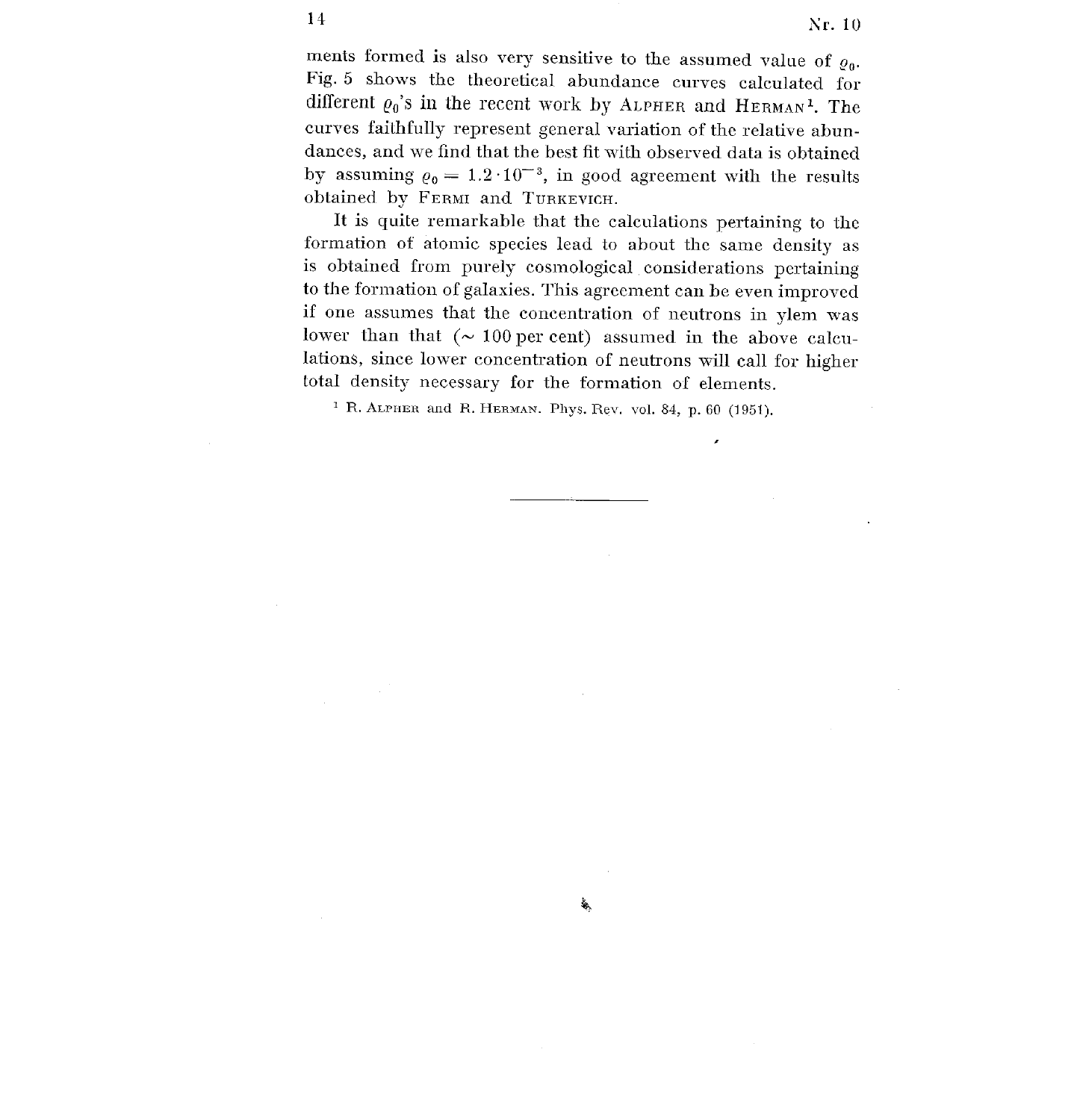## **Conclusions.**

Considering the very preliminary nature of the theory describe d in the present paper, and the exceptionally broad scope of the phenomena which it attempts to tic together into one consistent cosmogonical picture, one should agree that the proposed point of view may be accredited with a certain degree of success, even though there are still many difficulties standing in its way . In the author's opinion, the most promising feature of the theory is the possibility of binding together such seemingly non-related observational data as the relative abundance of chemical elements, on the one hand, and the sizes, masses, and space distribution of stellar galaxies, on the other . It seems to the author that the agreement between density functions obtained from direct observations at the present time ( $t = 3 \cdot 10^{17}$  sec), from the conditions necessary for the formation of protogalaxies (at  $t \approx 2.10^{15}$  sec), and from the theory of the origin of atomic species (at  $t \approx 10^3 \text{sec}$ ), cannot be entirely coincidental.

*The George Washington Universitg . Washington D. C., U. S. A. October 1952 .*

> Indleveret til selskabet den 21 . oktober 1952 . Færdig fra trykkeriet den 12. februar 1953.